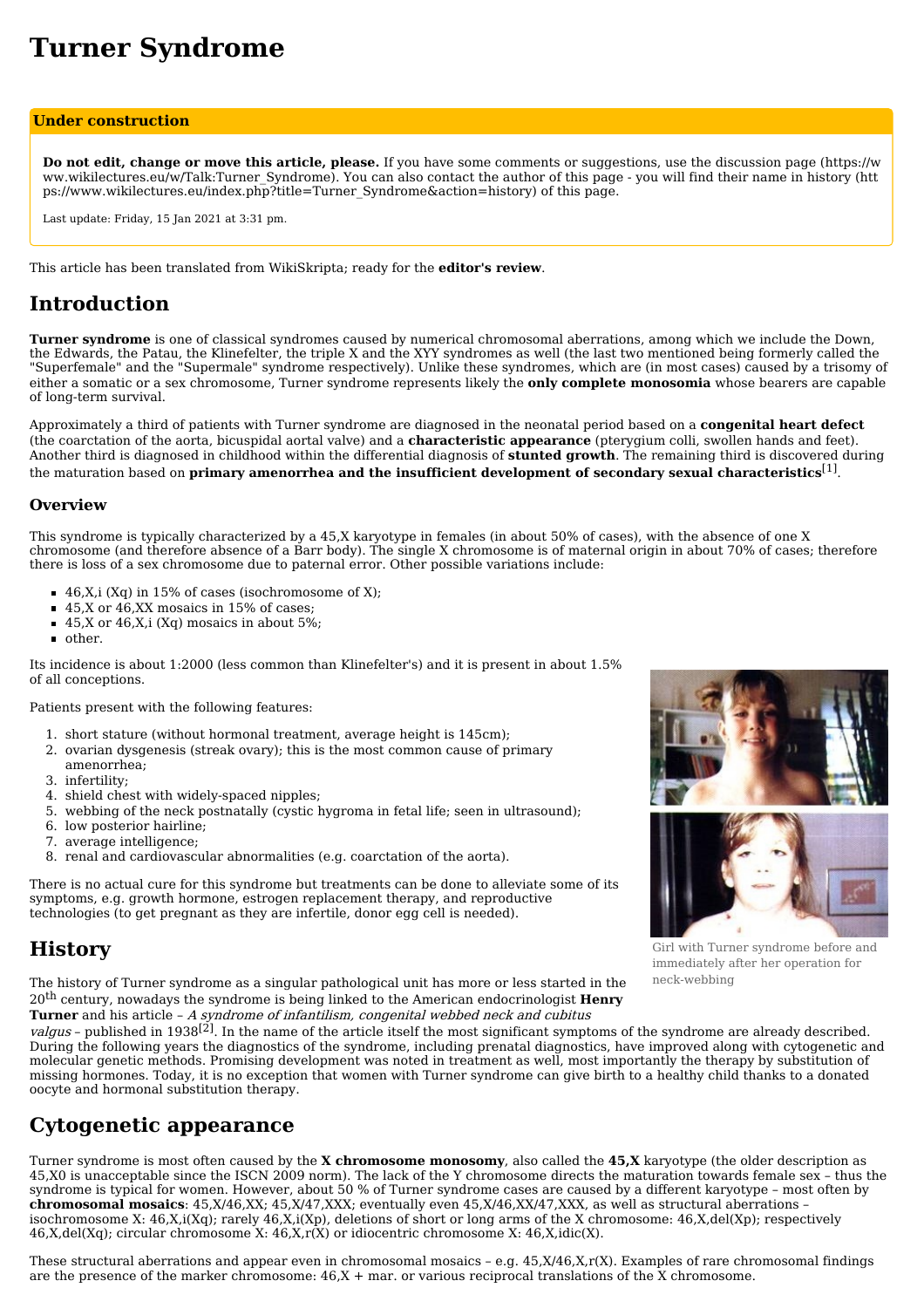Special attention should be given to cases connected to the presence of the Y [chromosome](https://www.wikilectures.eu/index.php?title=Chromosome_Y&action=edit&redlink=1) in the karyotype. Not all of these cases can be considered a case of Turner syndrome in its proper sense. Moreover, they don't even have to be connected exclusively to the female [phenotype.](https://www.wikilectures.eu/index.php?title=Phenotype&action=edit&redlink=1) It is most notably the 45,X/46XY mosaic (linked to mixed gonadal [dysgenesis](https://www.wikilectures.eu/index.php?title=Disorders_of_sexual_development&action=edit&redlink=1)) or the 46,XY karyotype linked to pure gonadal dysgenesis. The Y chromosome doesn't have to be present fully, it can even be a small translocated sequence, an idiocentric chromosome or a marker chromosome.

# **Pathogenesis**

From the cytogenetic point of view there is a certain link between Turner syndrome cases, it is the **absence** of the entire X chromosome or the **deletion** of some of its parts. Pathological is therefore the absence of certain genes which would otherwise be present. However, it is necessary to approach this problem more closely, because males (46,XY karyotype) also have only a single X chromosome and even in women with the complete karyotype (46,XX) is one of the two X chromosomes [inactivated.](https://www.wikilectures.eu/w/The_Sex_Chromosomes_and_Sex_Determination#X_chromosome)

It is nonetheless important that some genes on the inactivated X chromosome continue being transcribed regardless (therefore they are exceptionally interesting in regards to the pathogenesis of Turner syndrome). These genes can be classified into three groups:

- 1. genes localized in the so-called **[pseudoautosomal](https://www.wikilectures.eu/index.php?title=Pseudoautosomal_area&action=edit&redlink=1) segments** of the X chromosome. These are two segments the **PAR 1** (larger segment, circa  $2.7Mb$  = millions of bases, 24 genes) at the end of short arms, and the **PAR 2** (shorter segment, circa 330kb = thousands of bases, 5 genes) at the end of the long arms. Thanks to these areas (especially PAR1) the X and Y chromosomes can create a "homologous" pair during the [meiosis](https://www.wikilectures.eu/w/Meiosis); [crossing-over](https://www.wikilectures.eu/w/Crossing-over) is possible between genes in this area. The **SHOX** gene (Short Stature Homeobox; Xp22.32; OMIM: \*312865 [\(https://www.omim.org/entry/312865\)](https://www.omim.org/entry/312865)) is one example of a gene in the PAR1 area, as is his homologous gene **SHOXY** (Yp11.2; OMIM: \*400020 [\(https://www.omim.org/entry/400020\)](https://www.omim.org/entry/400020)).
- 2. Genes located outside the pseudoautosomal segments of the X chromosome that nonetheless have their homologous copies on the Y chromosome as well.
- 3. Genes located only on the X chromosome (without a homologous copy on the Y chromosome), but which don't undergo lyonization – for example the **SSDD** gene (Steroid Sulfatase Deficiency Disease; Xp22.32; OMIM: +308100 [\(https://www.omim.or](https://www.omim.org/entry/308100) g/entry/308100); the gene is a code for the steroid sulphatase and its mutation causes the X-linked form of congenital ichthyosis).

Since the X chromosome doesn't have to be missing entirely – only some genes – the phenotype of the affected individuals can be different depending on which genes are missing. **The most severe is** exactly the **simple 45,X monosomy** (it is recorded that up to 99% of the fetuses with this karyotype are miscarried), forms with only specific structural aberrations of the second X chromosome or mosaic forms are clinically less severe (an opinion exists which states that simple 45,X monosomy is incompatible with survival and the living bearers of this karyotype are actually unrecognized mosaics).

# **Clinical manifestation**

Turner syndrome is complex and has a spectrum of clinical symptoms. Some are more typical than others.

### **Growth and skeleton disorders**

Growth [disorder](https://www.wikilectures.eu/index.php?title=Growth_disorders_in_children&action=edit&redlink=1) is likely the most common symptom of Turner syndrome. It is not simply the **stunted growth**, since various **skeletal abnormalities** (e.g. cubiti valgi) and **[osteoporosis](https://www.wikilectures.eu/w/Osteoporosis)** may manifest as well. It is a complex disorder whose etiology isn't fully clear yet, though the role of one certain gene cannot be overlooked.

It is the above mentioned SHOX gene, aka PHOG (pseudoautosomal Homeobox Containing Osteogenic Gene). A homeobox gene localized in the PAR 1 region that plays a role during the ontogenetic development of a human. Thanks to the alternative splicing the gene produces two types of mature mRNA that are 1870 nucleotides (SHOXa – expressed in the skeletal muscle, placenta, pancreas, heart and bone marrow fibroblasts) and 1349 *[sic]* nucleotides long (SHOXb – expressed in the fetal kidney, skeletal muscle and especially in the marrow fibroblasts). The most significant is the role of the SHOX gene during the skeletal development, notably the middle and the distal segments of both upper and lower limbs – i.e. the forearm and the shin.

Due to the absence of one of the SHOX copies the skeletal development of the Turner syndrome patients is hampered to some extent (it is not solely responsible for the entire pathogenesis of the growth and skeleton disorders, though); similar (but very variable) phenotypic manifestation can be observed in other disorders caused by the SHOX (or the SHOXY) gene – one of the mutated / missing copies causes Léri-Weill [syndrome](https://www.wikilectures.eu/index.php?title=L%C3%A9ri-Weill_syndrome&action=edit&redlink=1) (LVD; OMIM: #127300 [\(https://www.omim.org/entry/127300\)\)](https://www.omim.org/entry/127300), its severe form caused by a mutation in the homozygous state (or double deletion of both copies) is Langer [syndrome](https://www.wikilectures.eu/index.php?title=Langer_syndrome&action=edit&redlink=1) (OMIM: #249700 (https://www.omim.org/ent ry/249700)); a special form causes the idiopathic growth [retardation](https://www.wikilectures.eu/index.php?title=Idiopathic_growth_retardation&action=edit&redlink=1) (OMIM: #604271 [\(https://www.omim.org/entry/604271\)\),](https://www.omim.org/entry/249700) which has a generally milder phenotypic manifestation and can be caused by a mutation of the genes for the growth [hormone](https://www.wikilectures.eu/index.php?title=Growth_hormone&action=edit&redlink=1) (GH), for its membrane receptor (GHR) or for its free receptor (GHSR). On the other had, a taller figure can be found in individuals with a multiplied SHOX or SHOXY gene – for example in Klinefelter syndrome, or in the 47,XXX and the 47,XYY syndromes.

Skeletal deviations further include symptoms like **cubiti valgi**, **genua valga**, **Madelung's forearm deformation**, **shortened metacarpal bones**, deviant shape of either jawbone and **anomalies of the ossicles and the ear canal** (abnormal ossicles can cause the **conductive hearing loss**; thanks to the unusual shape of the posterior cranial base, which is shorter and wider, the Eustachian tube becomes shortened and widened – infections like otitis media are more common).

Patients with Turner syndrome have somewhat **normal levels of growth hormone and the insulin-like growth factor** (IGF-I). Absence of the ovarian steroidogenesis also doesn't affect the resulting height at all, although the "pure estrogen" theory used to have many supporters. The latest theory is inclined to the idea that it is a result of the **disorder of paracrine and autocrine secretion of IGF-I on the fibroblast level** (especially in the growth zones of long bones); the **resistance to the growth hormone or the IGF-I** can be possibly present as well.

The resistance to insulin should be mentioned now as well, because, according to older studies, it can be found in a large number (up to a half according to some data) of Turner syndrome cases, often even since childhood. However, this demonstrably isn't related to the growth hormone therapy (growth hormone increases the blood sugar level), as recent studies have proven that patients can react to the increased glucose level by increasing the insulin production, which can cover possible resistance as well. Older studies showing that Turner syndrome patients develop type II [diabetes](https://www.wikilectures.eu/w/Diabetes_Mellitus/type_2), hypertension or hyperlipidemia have been toned down by newer studies, instead, the mechanisms associated with gained obesity are considered (effect of psyche – isolation – lack of activity?).

### **Gonad disorders**

Another basic symptom of Turner syndrome is the **gonadal [dysgenesis](https://www.wikilectures.eu/index.php?title=Gonadal_dysgenesis&action=edit&redlink=1)** including all of its somatosexual and endocrine aftereffects. It is certain that the most severe form – **band-like, fibrous ovaries without gametes** – can be found in patients with the 45,X karyotype. On the other hand, the ovarian disorder can be limited (of present at all) or present itself later in some structural aberrations or in mosaic forms.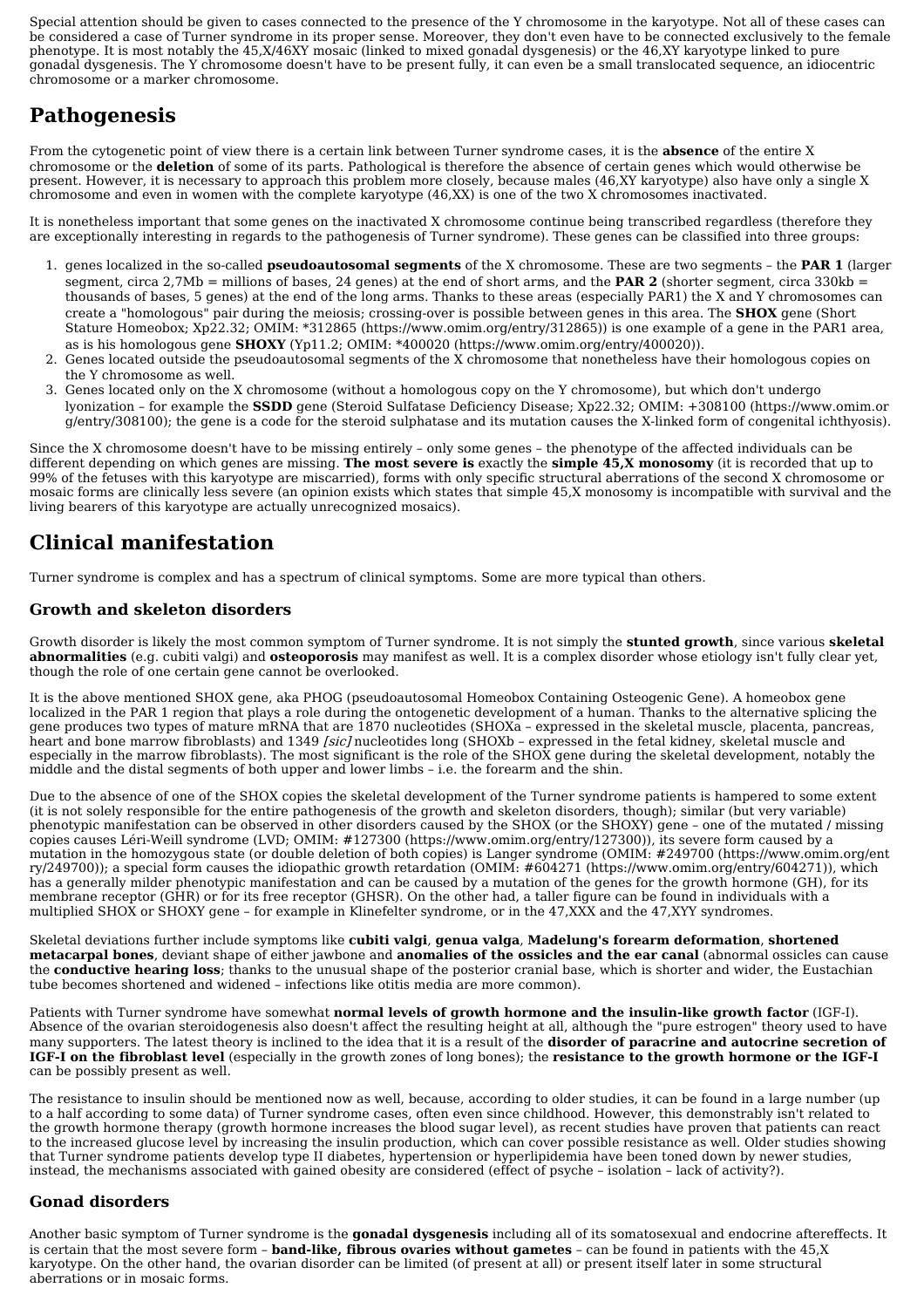Which genes are responsible for the development error is still not completely clear. Several "critical regions" (Xp11, Xq13-25, Xq26- 28) and candidate genes exist: **ZFX** (Zinc Finger Protein X-linked; Xp22.2-21.3; OMIM: \*314980

[\(https://www.omim.org/entry/314980\)\);](https://www.omim.org/entry/314980) **DIAPH2** (Homolog of Drosophila Diaphanous 2; Xq22; OMIM: \*300108 (https://www.omim.org /entry/300108)) a **DFFRX** (Drosophila Fat Facets Related X-linked; Xp11.4; OMIM: \*300072 [\(https://www.omim.org/entry/300072\)](https://www.omim.org/entry/300072)). The ZFX gene codes a transcription factor of the "zinc finger" type; the DFFRX gene codes ubiquitin specific protease 9. All three genes are somehow connected to the development of gonads (it is necessary to acknowledge that some of these genes have been discovered on the basis of comparative genomic methods and their function was explored mainly on a model organism - the *Drosophila* in this case); the ZFX gene is implied in growth disorders as well.

In the case of pure chromosome X monosomia (and in germ lines with the 45,X karyotype in case of the mosaic form) another factor has to be considered, one which accelerates and aggravates the gonadal dysgenesis. It is the non-specific chromosomal effect, as cells with a solitary sex chromosome cannot enter meiosis, which leads to the **atresia of oocytes**.

Gonadal dysgenesis leads to the **absence of ovarian steroid hormones** manifesting as **hypergonadotropic hypogonadism**. Estrogen insufficiency is accompanied by multiply **higher gonadotropic hormone levels** (especially the FSH), whose secretion retains the biphasic course, nonetheless. The lack of estrogen then results in the **insufficient development of female sex organs and mammary glands**. Only 11–22 % of patients has high enough ovarian hormone levels to trigger menstruation (ovarian insufficiency has a tendency to develop gradually, however); **few patients (2–5 %) have an enduringly regular menstrual cycle** and are fertile. The morphological appearance of ovaries depends on the karyotype; the uterus remains poorly developed for a long time, of the so-called infantile type. Primary amenorrhea and the deficient development of secondary sex characteristics accompanied by the low growth are the exact most common reasons which lead the Turner syndrome patients to the practitioner.

Individuals with Turner syndrome having the Y chromosome or its part in their karyotype are exposed to a greater **risk of developing [gonadoblastoma](https://www.wikilectures.eu/index.php?title=Gonadoblastoma&action=edit&redlink=1)**. It is affected mainly by a region of the Y chromosome known as **GBY** (Gonadoblastoma Locus on the Y Chromozome), whose genes are responsible for physiological functions in men, but which can be oncogenic in the dysgenetic gonads. Probably the most influential gene in this group is the **TSPY** gene (Testis Specific Protein Y-linked; Yp11.2; OMIM: \*480100 (https://w [ww.omim.org/entry/480100\)\);](https://www.omim.org/entry/480100) it is assumed that it plays a significant role during the induction of meiosis in spermatogonia, but its erroneous or inappropriate expression can be oncogenic. Other "suspicious" genes are the **RBMY** (RNA Binding Motif Protein Y Chromozome; Yq11; OMIM: \*400006 [\(https://www.omim.org/entry/400006\)](https://www.omim.org/entry/400006)[\),](https://www.omim.org/entry/400008) the **PRKY** (Protein Kinase Y-linked; Yp11.2; OMIM: \*400008 (https://www.omim.org/entry/400008)), the **PRY** (PTBL Related Gene on Y; Y; OMIM: \*400019 (https://www.omim.org/entry/4 00019)), and the **AMELY** (Amelogenin Y Chromosomal; Yp11; OMIM: \*410000 [\(https://www.omim.org/entry/410000\)\).](https://www.omim.org/entry/400019)

### **Disorders of the lymphatic system**

The abnormal development of the lymphatic system takes part in many disorders and complications in Turner syndrome, although the responsible genes on the X chromosome still avoid precise identification. The so-called "lymphogenic gene" is so-far being localized on the short arm of the X chromosome, further information isn't available yet. It is assumed that it doesn't undergo lyonization and has a functional homolog on the Y chromosome. Its absence is the cause for the developmental disorder of the lymphatic system that manifests as a dysfunction of the lymphatic drainage accompanied by the dilation of lymphatic vessels and lymphatic congestion. Widespread swellings appear – lymphedemas affecting the upper chest, neck, feet and other structures. These swellings deform neighboring soft tissues and are responsible for mane soft tissue dysfunctions in Turner syndrome. The **shield chest** forms this way, as well as the **low hairline** and the earlobe and nail abnormalities. Even the lateral webbing of the neck – pterygia (**pterygium colli**), typical of Turner syndrome, are formed on this basis.

### **Disorders of the cardiovascular system**

The pathogenesis of typical cardiovascular anomalies ([coarctation](https://www.wikilectures.eu/w/Causes_of_circulatory_insufficiency_in_the_heart#Aortic_coarctation) of the aorta, arterial aneurysm, left heart abnormalities) are linked to the disorder of the lymphatic drainage in the prenatal age. Assumptions that even the defects of the urinary system (e.g. the horseshoe kidney) manifest based on the blocked lymphatic drainage exist as well.

### **Neurocognitive disorders**

It is often mentioned that Turner syndrome isn't connected with any deficiency of intellect. It is not entirely true in fact, although such disorders as those found in other chromosomal abnormalities (Down syndrome, [Cri-du-chat](https://www.wikilectures.eu/index.php?title=Cri-du-chat_syndrome&action=edit&redlink=1) syndrome) are definitely not present. The X chromosome has a special presence, since about a quarter of all genes linked with mental retardation are located on it. IQ levels in patients with Turner syndrome are almost equivalent as those in general populace. However, the **levels of nonverbal – perceptual IQ** (PIQ) can be **lower**. Turner syndrome patients may have **problems with short-term memory, concentration and** may show **indecisiveness** while solving simple tasks.

The phenomenon of genomic [imprinting](https://www.wikilectures.eu/index.php?title=Genomic_imprinting&action=edit&redlink=1) may play a role in the etiology of neurocognitive and psychosocial disorders in Turner syndrome. Although no concrete genes have been identified so far, it has been showing that it isn't so unimportant whether the X chromose (in the 45,X karyotype) is of maternal or paternal origin. The involved genes evidently don't have their homologous copy on the Y chromosome, still they don't undergo [lyonization](https://www.wikilectures.eu/index.php?title=Lyonization&action=edit&redlink=1) and they likely play a role in the sexual dimorphism of certain psychic processes. The entire process is still shrouded in uncertainty, various anatomical variants of certain brain structures (amygdala, hippocampus) are being researched as well. The results of existing studies show that patients with a preserved maternal X chromosome have a greater tendency for neurocognitive disorders and tend to have problems with social adaptation. On the other hand, patients retaining a paternal X chromose have worse visual memory. Despite certain physical differences of Turner syndrome patients it is necessary to expect psychological complications also because of this reason (not just during the critical age of maturation, either).

### **Diagnosis**

Diagnostic methods can be classified into [prenatal](https://www.wikilectures.eu/index.php?title=Prenatal_diagnostics&action=edit&redlink=1) and postnatal diagnostics.

From the **prenatal** methods of **diagnostics** the most used ones are ultrasonography (its marker is notably hygroma colli cysticum) and karyotyping (after [amniocentesis](https://www.wikilectures.eu/index.php?title=Amniocentesis&action=edit&redlink=1) or chorion villus sampling). Recently the method of quantitative fluorescence polymerase chain reaction – **QFPCR** – is being employed as well, which is used for a numerical verification of selected chromosomes (including the X chromosome), but whose results must be verified through karyotyping nonetheless. Biochemical screening isn't specific in Turner syndrome. Turner syndrome (without more serious, visible developmental issues) isn't primarily indicated for interruption based on contemporary tendencies (the decision is left to the childbearer, nonetheless).

In **postnatal [diagnostics](https://www.wikilectures.eu/w/Noonan_syndrome)** the karyotyping is being employed (it is necessary to confirm the diagnosis; differential diagnosis: Noonan syndrome, Léry-Weill syndrome, pure or mixed gonadal dysgenesis), which is indicated by the practitioner should the symptoms of the syndrome be present.